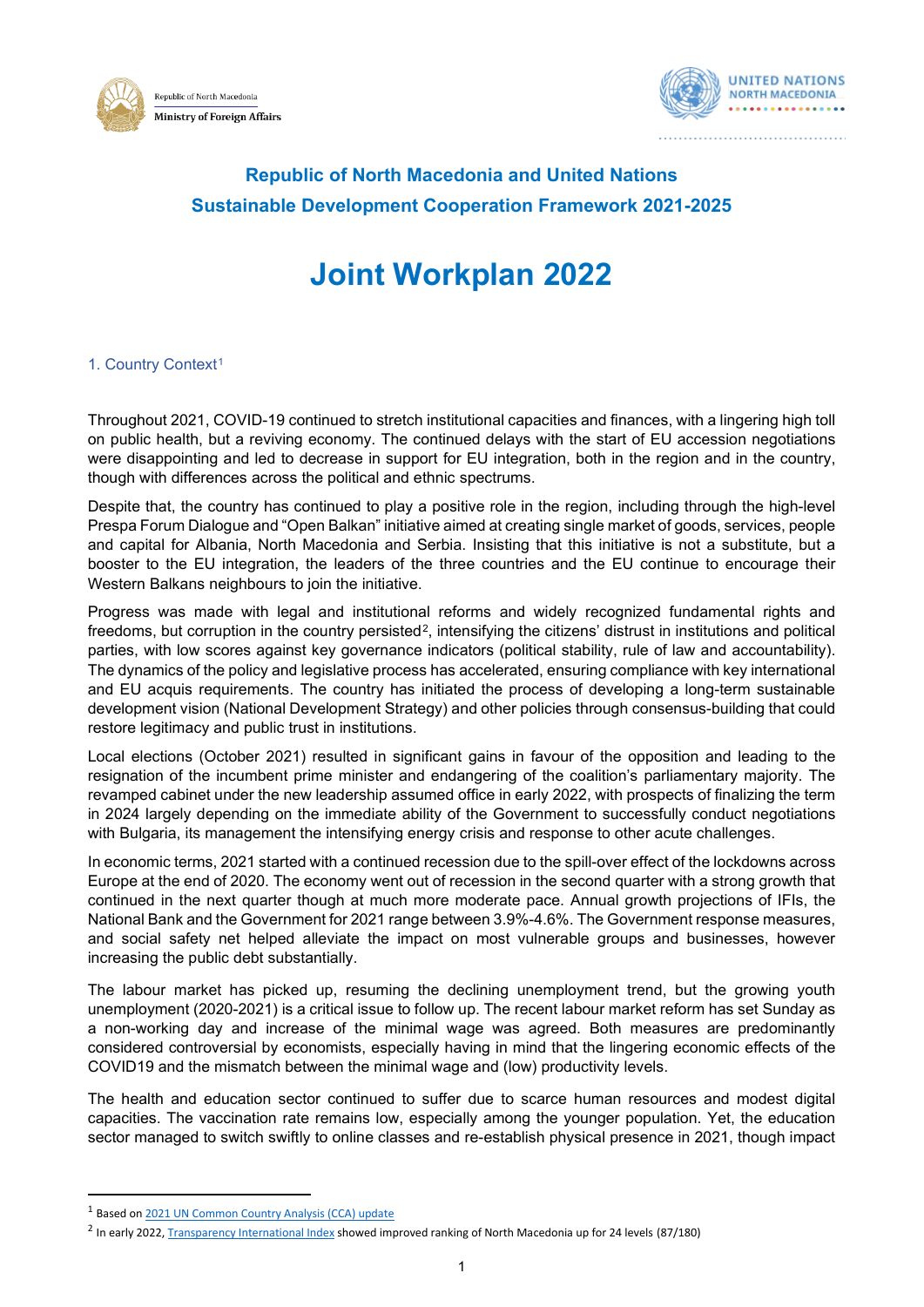on learning outcomes and mental health is yet to be measured and fully addressed. Despite challenges, important reforms were started in health and education in 2021.

The 2022 growth projections resemble 2021, with increasing inflation and energy crisis among the key risks that may impact the living standard in the country. The latter also impacts public finances, though gradual fiscal consolidation is expected in 2022. The economic recovery relies highly on the ambitious investment programme, though remaining under threat due to traditionally low capacity to implement capital expenditures.

The country's ambitious pledge for National Development Contribution (NDC) of 51% reduction of GHG emissions by 2030, the proclamation of a new National Park Shar Mountain and the announcements of sizable investments in new renewable energy capacities were the highlight achievements of 2021, albeit partially offset by the challenges with ensuring sufficient electricity supply due to the outdated and mostly coal-based energy production in the country. Several sizable new investments in renewable energy production were announced – five new or extended wind parks (Bogdanci, Bogoslovec, Demir Kapija, Stip, Kumanovo area), two new solar power plants (Stip "Stipio" and Oslomej) and a construction of the new major station in Ohrid, which is a key component of the electricity interconnection between North Macedonia and Albania. The country has increased the overall area under protection by 4.4%.

There were some positive developments in improving wastewater treatment, but major cities, including Skopje, remain uncovered. Some 26% of country's population is covered with wastewater treatment services at present. Activities for finalisation of Bitola, Kichevo and Tetovo wastewater treatment plants are ongoing, with EU support; and three major investments in new Wastewater Treatment Plants (Skopje, Stip and Veles) as well as a connection for Vinica from existing Kochani wastewater treatment plant have been announced, also supported by EU.

Addressing solid waste issues, disaster risk reduction and protection of waters, Prespa and Ohrid lakes in particular, remains critical. On solid waste, limited progress was made in 2020-2021 period, except for the development of the National Waste Management Plan 2020–2026, which is pending approval, and the announcement of waste sorting and processing plants in East and Northeast region.

Challenges remain in the systemic approach to manage disaster risk in the country, including by anticipating and addressing global challenges. Meanwhile, the revived economic activity and the cold weather have returned the high pollution in larger cities, especially in Skopje, while the new local Government is yet to demonstrate environment-related commitments presented in the local elections campaign.

# 2. About the Joint Workplan

Joint Workplans (JWPs) are an annual tool that operationalizes the Republic of North Macedonia and United Nations Sustainable Development Cooperation Framework 2021-2025 (SDCF) – the key strategic document that guides the work of UN development system entities in North Macedonia.

All UN entities' country programmes (whether already developed or still to be developed) derive from SDCF and are consolidated annually in joint workplans, one per SDCF outcome (see below).

| SDGs                 | <b>Strategic priority</b>                                                      | <b>Outcomes by 2025</b>                                                                                                                                                                                                      |  |
|----------------------|--------------------------------------------------------------------------------|------------------------------------------------------------------------------------------------------------------------------------------------------------------------------------------------------------------------------|--|
| య                    | 1. Sustained and<br>inclusive economic and<br>social development               | 1. The living standard of all people in North Macedonia is improved<br>through equal access to decent work and productive<br>employment generated by an inclusive and innovative business<br>ecosystem                       |  |
| Prosperity<br>People |                                                                                | 2. People in North Macedonia have universal access to rights-<br>based quality social services - healthcare, education, and<br>necessary social and child protection - rooted in systems<br>resilient to emergencies.        |  |
| Planet<br>SDGs       | <b>2.</b> Climate action, natural<br>resources and disaster<br>risk management | 3. People in North Macedonia benefit from ambitious climate<br>action, sustainably managed natural resources and well-<br>preserved biodiversity through good environmental governance<br>and disaster resilient communities |  |

# *SDCF strategic priorities and outcomes*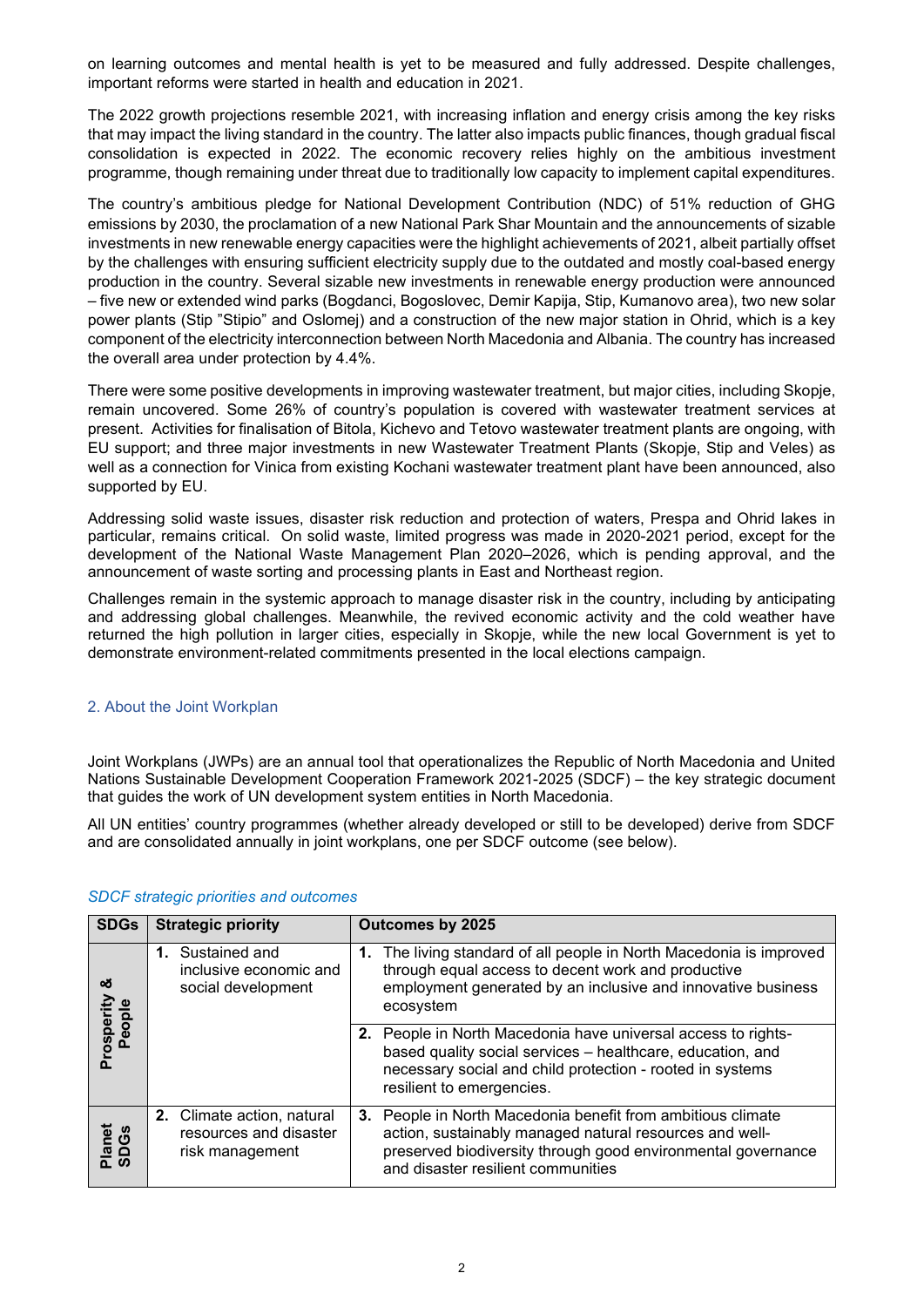The 2022 JWPs thus consolidate the activities that will be undertaken by 17 UN entities during 2022. The four outcomes and 19 outputs are implemented through 195 sub-outputs (sum of activities aimed to achieve certain result) as planned by UN entities through their ongoing and pipeline projects or programmes.

#### *2022 funding requirements*

The total estimated budget for all activities is \$44.7 million, of which \$34.9 million (78%) is already secured and \$9.7 million (22%) still needs to be mobilized. This is initial estimated budget, that will slightly change, once 2021 accounts are closed and unspent budgets transferred into 2022 workplans. The total amounts will be adjusted throughout the year, and with the mid-year progress review.



# *Review and monitoring of the JWPs*

SDCF and JWPs are digitized through the [UN INFO,](https://uninfo.org/) which is the online planning, monitoring and reporting platform. The UN INFO reflects the UN development system's effort to improve coherence, transparency and accountability, and to better address the needs and priorities of UN Member States.

The tool encourages more regular monitoring of joint workplans so that all development activities are on track to deliver results. This enables senior leadership to make corrections to programming or shift resources in realtime. The public can also see a full picture of UN development system activities through public dashboards linked to UNCT websites.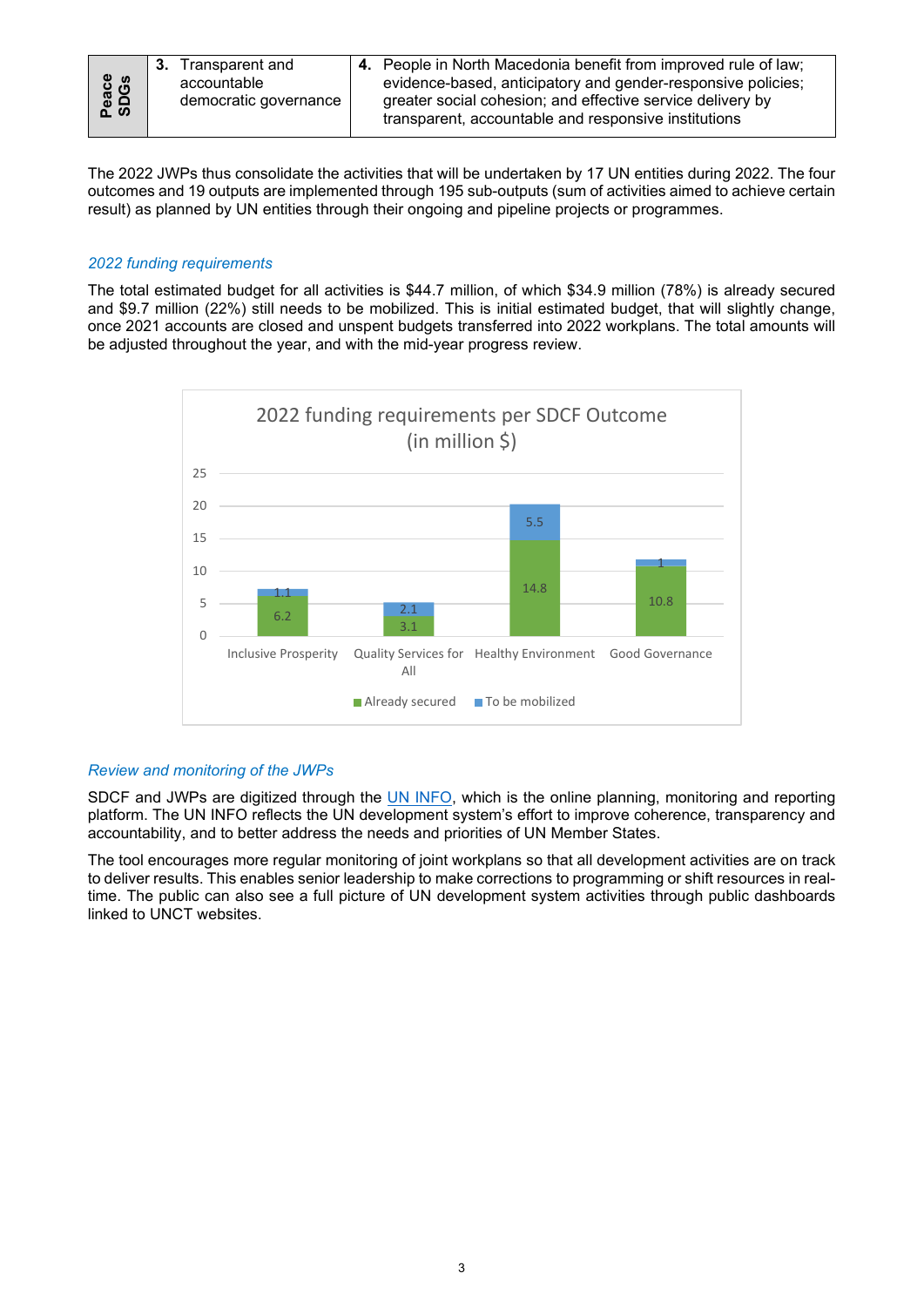# **OUTCOME 1: INCLUSIVE PROSPERITY**

| <b>Corresponding outcome:</b>          | By 2025, the living standard of all people in North Macedonia is improved<br>through equal access to decent work and productive employment generated<br>by an inclusive and innovative business ecosystem.                                                                                                                                                       |  |
|----------------------------------------|------------------------------------------------------------------------------------------------------------------------------------------------------------------------------------------------------------------------------------------------------------------------------------------------------------------------------------------------------------------|--|
| <b>Chairing United Nations entity:</b> | ILO.                                                                                                                                                                                                                                                                                                                                                             |  |
| <b>Results Group Members:</b>          | FAO, ILO, UNDP, UN Women, IOM, UNHCR, UNESCO, ITU,                                                                                                                                                                                                                                                                                                               |  |
| <b>National Partners:</b>              | Ministry of Labour and Social Policy; Ministry of Agriculture, Forestry and<br>Water Economy; Ministry of Education and Science, Employment Services<br>Agency; Fund for Innovation and Technological Development; Trade<br>Unions; Chambers of Commerce; Economic and Social Councils;<br>Employers organizations; Farmers Associations, Producer organizations |  |
| Work plan duration:                    | 1 year                                                                                                                                                                                                                                                                                                                                                           |  |
| Anticipated start/end dates:           | 1 January 2022 - 31 December 2022                                                                                                                                                                                                                                                                                                                                |  |

# **SUMMARY OF 2022 ACTIVITIES**

*(for detailed activities of the UN entities under this Outcome, please review the attached excel file)*

Throughout 2022, UN will continue with interventions aimed at accelerating equal access to quality job opportunities within a conducive business environment that supports innovation and inclusion.

To achieve this, UN will focus on the **private sector development**, by supporting the growth and job creation within SMEs, making them more innovative and resilient to shocks, as well as by strengthening the skillset of workers in alignment with the modernized market needs. Interventions will be also carried out in the rural economy, by providing a know-how for modernizing the cattle value chains, as well as in the culture and creativity industries which have been substantially affected by the COVID19 pandemic.

Within its core mandate that streamlines the **LNOB approach in all interventions**, UN will continue to increase employability of vulnerable persons by introducing contemporary life-learning models in particular for the women, youth and hard to employ people. This will include a youth guarantee to offer chances to each young woman and man to be integrated into the labour market, as well as a policy and administrative service support that will create an enabling environment to fight stereotypes and prejudice and thus include more people within the labor market (activation).

Focus will be also put on **policy environment and institutional services** in a gender-responsive, transformative and digitalized manner. This will particularly include the labour related regulations and services in line with the international labour standards, but also the social services, as part of the whole package to enhance equal access to labour market, including through existing opportunities such as social contracting and PPPs. Assistance will be provided to improve employment related administrative services and social dialogue on employment in an anticipatory and forward looking way.

UN will also support the **quality of employment** by strengthening the inspection services in the area of labour and ratification of conventions in the area of Occupational Safety and Health. Having in mind that the significant share of informal economy is one of the key economic challenges in the country, UN will assist the Government to address informalities in the HORECA sector.

Special focus will be put on enhancing the **rural economy**, focusing on the key identified challenges such as land consolidation and mobility, as well as enhancing the regulation of the animal health. Given the particularly challenging situation of the rural women, the UN will assist the Government to formulate and implement policies in a gendersensitive and empowering way.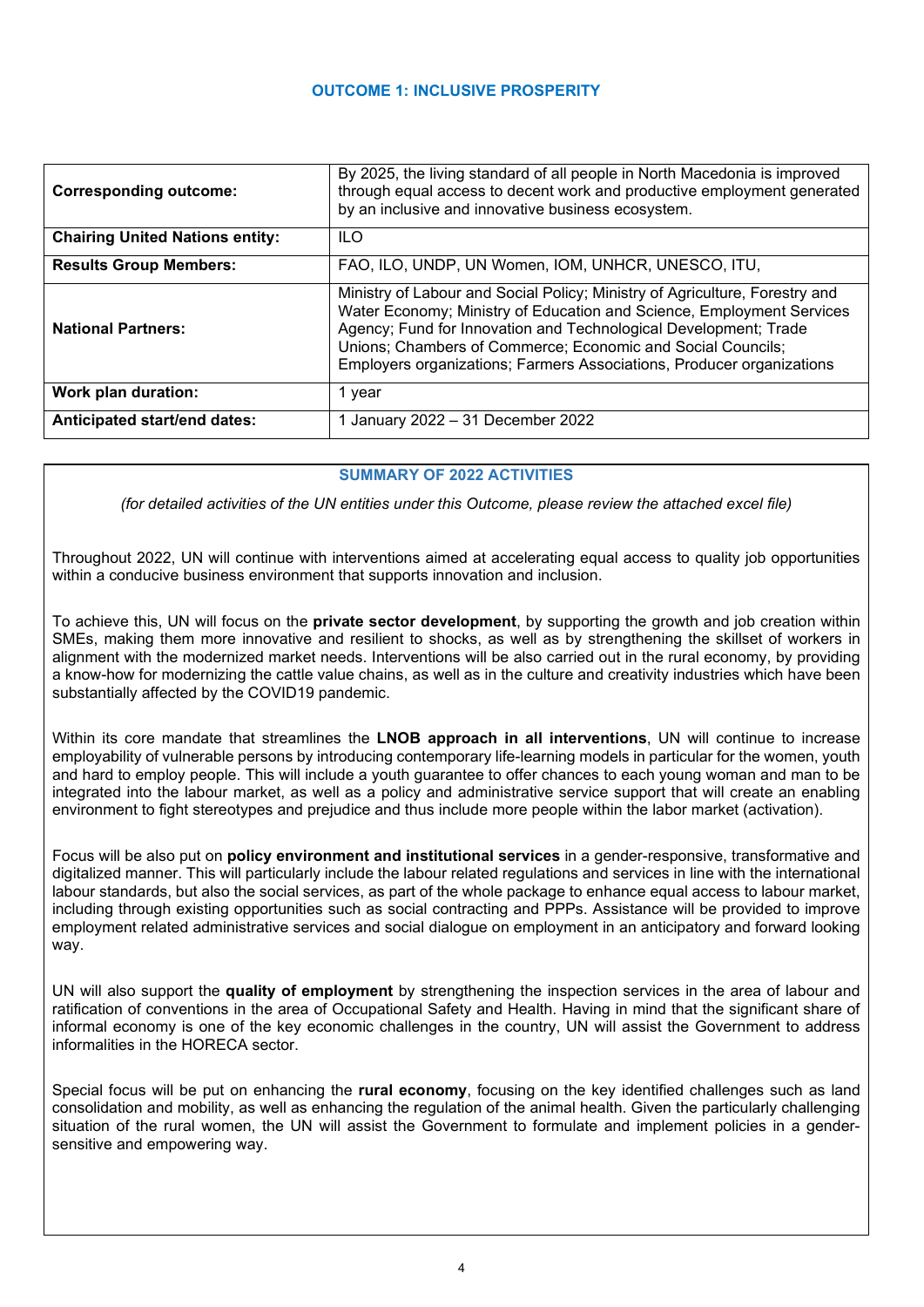| Total estimated budget (in USD):*                                                             |             | \$7,269,460                                 |
|-----------------------------------------------------------------------------------------------|-------------|---------------------------------------------|
| * Total estimated budget includes both<br>direct program costs and indirect<br>support costs. |             |                                             |
| Out of which:<br><b>Funded</b>                                                                |             | \$6,187,360                                 |
| <b>Unfunded</b>                                                                               |             | \$1,082,100                                 |
|                                                                                               |             | <b>Estimated budget per output (in USD)</b> |
|                                                                                               | Output 1.1. | \$972,643                                   |
|                                                                                               | Output 1.2. | \$3,530,420                                 |
| By Output:                                                                                    | Output 1.3  | \$1,435,067                                 |
|                                                                                               | Output 1.4  | \$343,838                                   |
|                                                                                               | Output 1.5  | \$987,492                                   |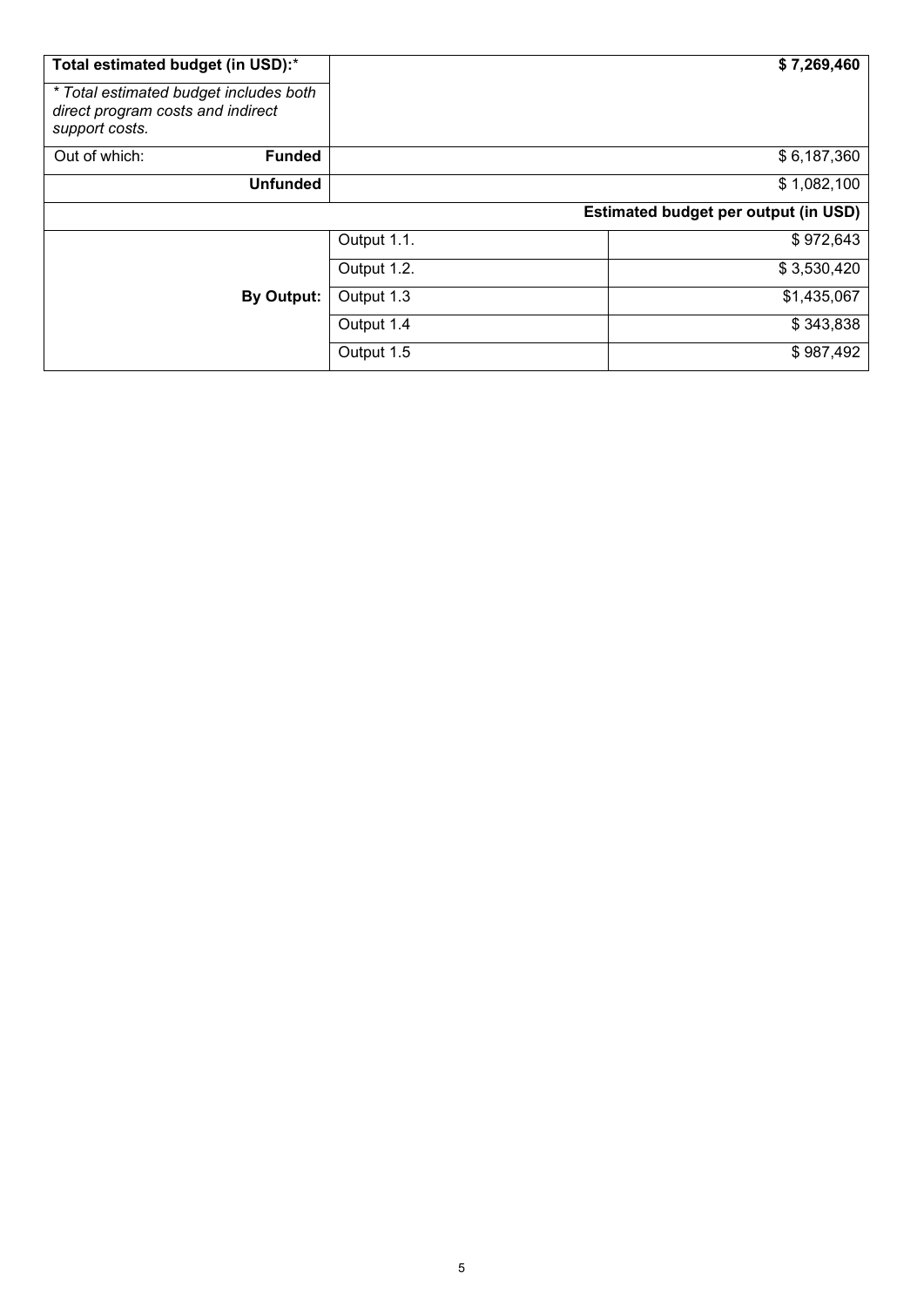# **OUTCOME 2: QUALITY SERVICES FOR ALL**

| <b>Corresponding outcome:</b>          | By 2025, people in North Macedonia have universal access to rights-based<br>quality social services - healthcare, education, and necessary social and child<br>protection - rooted in systems resilient to emergencies.                        |  |
|----------------------------------------|------------------------------------------------------------------------------------------------------------------------------------------------------------------------------------------------------------------------------------------------|--|
| <b>Chairing United Nations entity:</b> | <b>UNFPA</b>                                                                                                                                                                                                                                   |  |
| <b>Results Group Members:</b>          | IOM, UNFPA, UNHCR, UNICEF, UN Women, WHO                                                                                                                                                                                                       |  |
| <b>National Partners:</b>              | Ministry of Health; Ministry of Education; Ministry of Labour and Social Policy;<br>Health Institutes, Associations or Directorates; Vocational Training Institutes;<br>Trade Union of Health Workers; Civil Society; Academia, Private Sector |  |
| Work plan duration:                    | 1 year                                                                                                                                                                                                                                         |  |
| Anticipated start/end dates:           | 1 January 2022 - 31 December 2022                                                                                                                                                                                                              |  |

#### **SUMMARY OF 2022 ACTIVITIES**

*(for detailed activities of the UN entities under this Outcome, please review the attached excel file)*

Building on the progress made and results achieved in 2021, UN entities in the country will continue working with national partners on improving the social and child services in the country, thus contributing to improved quality and achieving universal access to the social services for all citizens.

In **health**, UN entities will support the implementation of the national primary health care reform through reorganization and strengthening of the quality of health services through policy analysis, design, testing and implementation, as well as capacity building and awareness raising activities, at systemic level, but also focus on specific segments of the system, including support to development of regulatory framework and capacity development of health workforce at PHC level will also be provided. Implementation of the national mental health strategy, integration of mental health in PHC, including development of tools for health workers and generation of evidence on the impact of COVID-19 on mental health will also be initiated.

Maternal and newborn health will further be improved through the support on strengthening perinatal health care system - building capacities of the perinatal networks of care across the country, review of nearly missed maternal lives and review/audit of perinatal deaths and development of SRHR Action Plan.

Programmes for HIV treatment & testing, TB programme review and support to the implementation of the national action plan on hepatitis surveillance will be developed. Capacity building for improving surveillance, coverage and management of vaccines including COVID will continue during 2022 as well. Systemic level support will include strengthening the health system to address social determinants of health across the life course; health financial protection analysis and reduce health financial hardship; strengthened NCDs surveillance and monitoring, as well as strengthening national capacities for introducing health promoting schools and support to the efforts for achieving the targets of the WHO 2020 Strategy on Eliminating Cervical Cancer as a public health issue.

In **education**, UN will provide continued support in developing education policies and associated programmes conducive to safe, healthy, gender-responsive, inclusive and adequately resourced environments by supporting development of the primary education curricula, development of a new concept for general secondary education including curricula and other relevant activities. It will provide support in development and implementation of comprehensive and quality in-service and pre-service professionals' capacity building; and support the design and implementation of evidence-based communication for development initiatives in the area of education and child protection (including CWDs and minorities) as well as creation of quality and inclusive learning tools and resources (also to address COVID-19), including digital resources, that are in line with the pre-primary, primary and secondary education curricula. Efforts will continue to ensure that children left behind, including children of refugees and asylum seekers are included in the education process.

Support to the implementation of **social protection** reform will continue with activities in several areas. Integration of refugees, migrants and asylum seekers will be support through capacity building to the Centers for Social Work and other relevant entities on asylum, refugee protection and processing of vulnerable individuals and support to municipalities and private sector on improving protection opportunities for persons of concern through capacity development and operational engagement. In addition, UN will support the national partners to ensure that persons with specific needs are protected and incorporated in the national assistance programmes and provision of social protection services to vulnerable categories of migrants is improved.

Child protection remains high on the agenda of UN work in 2022. Activities will include design and deployment of services that support parents and caregivers to stimulate child development and nurturing care and prevent adversity accessible to all families and caregivers. Childcare system is strengthened to effectively address family separation, adversity and exclusion, by establishing mechanisms and services, and development of capacity of the social service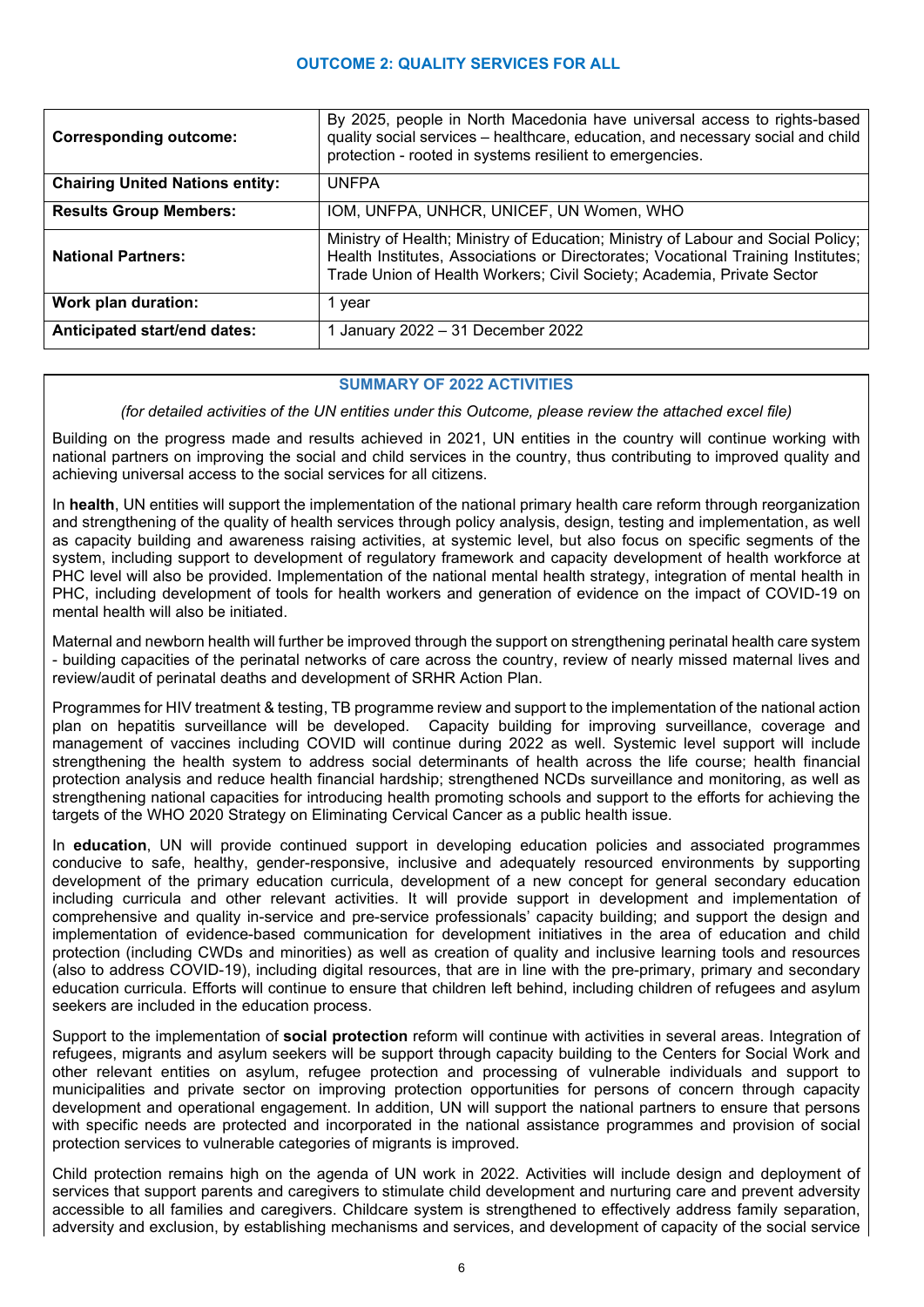workforce. Support the further implementation of the assessment model for additional educational, health and social protection support to children and youth, based on the International Classification of Functioning (ICF) will continue as well as support to the social work case management implementation. Analyzes of multi-dimensional poverty will continue along with advocacy for policy improvements, including enhancement of the national statistical system. Evaluation on UNICEF interventions for inclusion of children with disabilities to examine the extent to which programmes supported by UNICEF will provide valuable lessons learned and would guide further programming related to inclusive education, inclusive and child-sensitive social protection, child poverty measurement and analysis and more equitable public finance for children.

**Violence prevention** and fight against domestic and gender-based violence continues to be high on UN agenda. Civil Society Organizations' capacities will be strengthened to promote favorable social norms, attitudes and behaviors to prevent violence against women and girls; providers of general and specialist support services, including primary health care professionals, for victims of all forms of violence will be capacitated to implement the standards enshrined in CEDAW and the Istanbul Convention. Assessment of the accessibility to (GBV/DV) essential services on national level will be carried out and technical support to the Ministries to develop IMS on VAW and DV provided. National Helplines system will be deployed. By-laws and SOPs for comprehensive and coordinated multi-sectoral response to VAW and DV, with participation of all relevant partners, including CSOs will be supported, as well as capacity building resources and mechanisms for relevant public institutions and CSOs will be provided to improve comprehensive VAW/DV services in a multi-sectoral coordinated manner. Programme for domestic and sexual violence perpetrators will be developed and campaigns and events to raise awareness of available services (with a focus on vulnerable groups) initiated, including targeted with journalists and editors.

| Total estimated budget (in USD):*                                                             |            | \$5,244,493                          |
|-----------------------------------------------------------------------------------------------|------------|--------------------------------------|
| * Total estimated budget includes<br>both direct program costs and<br>indirect support costs. |            |                                      |
| Out of which:<br><b>Funded</b>                                                                |            | \$3,122,985                          |
| <b>Unfunded</b>                                                                               |            | \$2,121,508                          |
|                                                                                               |            | Estimated budget per output (in USD) |
|                                                                                               | Output 2.1 | \$2,361,800                          |
| <b>By Output:</b>                                                                             | Output 2.2 | \$1,038,000                          |
|                                                                                               | Output 2.3 | \$1,110,787                          |
|                                                                                               | Output 2.4 | \$733,906                            |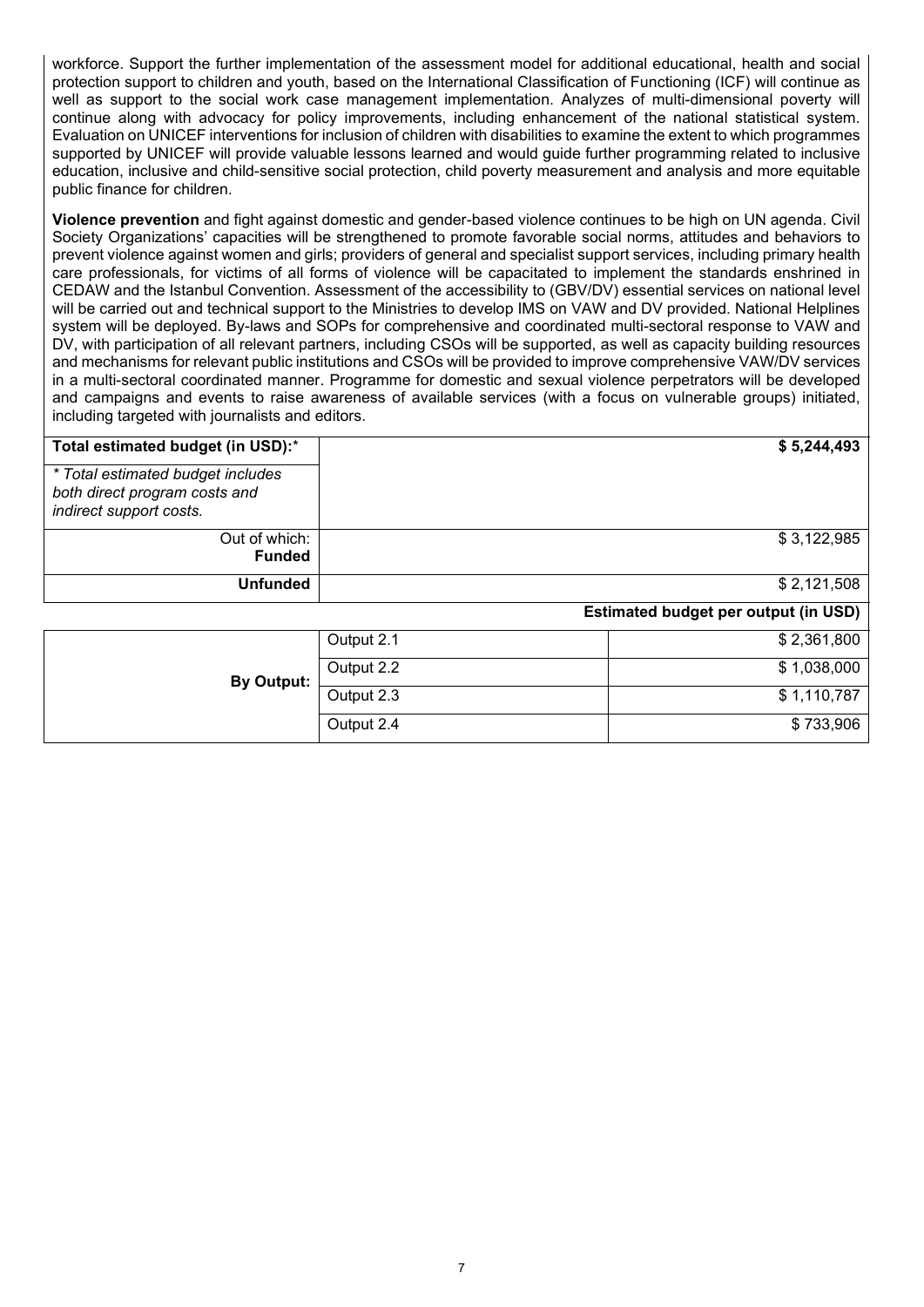| <b>Corresponding outcome:</b>          | By 2025, people in North Macedonia benefit from ambitious climate action,<br>sustainably managed natural resources and well-preserved biodiversity<br>through good environmental governance and disaster resilient<br>communities.                                                                                                                                                                                                                                                                                                                                                                                                                         |  |
|----------------------------------------|------------------------------------------------------------------------------------------------------------------------------------------------------------------------------------------------------------------------------------------------------------------------------------------------------------------------------------------------------------------------------------------------------------------------------------------------------------------------------------------------------------------------------------------------------------------------------------------------------------------------------------------------------------|--|
| <b>Chairing United Nations entity:</b> | <b>UNDP</b>                                                                                                                                                                                                                                                                                                                                                                                                                                                                                                                                                                                                                                                |  |
| <b>Results Group Members:</b>          | FAO, UNDP, UNEP, UNECE, UNESCO, UNICEF, UNIDO, WHO, IOM,<br>UNOPS, ITU, UNITAR                                                                                                                                                                                                                                                                                                                                                                                                                                                                                                                                                                             |  |
| <b>National Partners:</b>              | DPM for Economic Affairs, Ministries of Environment and Physical<br>Planning, Agriculture, Forestry and Water Economy, Education and<br>Science, Health, Economy, Finance, and Culture. Further partners include<br>the National Hydrometeorological Service, National Extension Agency,<br>Crisis Management Centre, civil protection agencies, Institute for Public<br>Health, Food and Veterinary Agency, City of Skopje, municipalities in the<br>Skopje and Polog regions and municipalities around Ohrid and Prespa<br>lakes, civil society organisations, academic institutions, schools,<br>commercial banks and international organizations/IFIs. |  |
| Work plan duration:                    | 1 year                                                                                                                                                                                                                                                                                                                                                                                                                                                                                                                                                                                                                                                     |  |
| Anticipated start/end dates:           | 1 January 2022 - 31 December 2022                                                                                                                                                                                                                                                                                                                                                                                                                                                                                                                                                                                                                          |  |

# **SUMMARY OF 2022 ACTIVITIES**

*(for detailed activities of the UN entities under this Outcome, please review the attached excel file)*

In the period 2021-2025, the UN entities contribution to healthy environment will focus on policy support, capacity building and community actions for low-emission development and multi-sector resilience to climate change, sustainable and inclusive management of natural resources, prevention and response to air pollution threats, effective disaster risk reduction and response, and waste reduction and efficient waste management.

On **climate change (Output 3.1)**, in 2022 the UN plans to support to country in **policy development and monitoring** (finalization of a National Monitoring, Reporting and Verification System on Climate Change, development of the National Adaptation Plan and accompanying institutional, planning and programing aspects, preparation of the 4<sup>th</sup> National communication to UNFCCC, development of National Plans on phase-out of HCFC and phase-down of HFC), in **access to finance** (favorable loans for SMEs and households for renewable energy and energy efficiency through the Green Financing Facility (pipeline), access to Green Climate Fund, performance-based payments for SMEs and green entrepreneurs for innovations in clean technologies and seed funding for youth for modeling innovative climatefriendly solutions), and **multi-sector resilience to climate change** (**climate change and education**: integration of climate change in national education policies and curricula, **climate change and urban resilience:** various activities to strengthen urban resilience in Skopje region – Water Management Strategy, Biotope Map, green corridor on Vardar and Serava rivers, analysis of possible transmission paths and impact of six-valent chrome on Rashche Spring, **climate change and disaster risk:** mainstreaming disaster risk-reduction in City of Skopje and Polog municipalities strategic planning documents and development of modules on losses and damages for the E-assessment for multi-risk hazards, **climate change and agriculture:** improved irrigation infrastructure and efficient management of land and water resources, development of high-quality data for decision making in the context of climate- smart agriculture and agroecology and **climate change and world heritage sites**: strengthened capacities of world heritage sies for climate change adaptation and disaster risk management, with Ohrid Lake region as case-study).

In terms of **improved management of natural resources (Output 3.2)** in 2022 the UN will provide support to a diverse set of activities related to **water** (**Bregalnica River**: Feasibility Study for improved Irrigation and Drainage System balancing environmental with agricultural needs, **Prespa Lake Region**: support to improved nature protection and greener local agriculture and private sector activities, **transboundary**: strengthened cooperation on water-environment - climate nexus), **land and forest** (various measures focused on **land degradation neutrality** / sustainable land and forest management including capacity building on these topics for natural resource managers and farmers, strengthened capacities for policy and legislative development, and preparation of Local Environmental Action Plans and valuation of forests and grassland ecosystems in 6 pilot municipalities) and **heritage protection** (strengthened capacities for implementation of decisions of the World Heritage Committee on Ohrid).

On **reducing air pollution (Output 3.3.)**, in 2022 the UN's support will focus on a multi-pronged approach combining implementation of measures, policy, research, monitoring, and public awareness to **reduce air pollution linked to household heating** in Skopje. These activities are planned to be upscaled / implemented in 5 additional cities (pipeline). Further, analysis of the inter-linkages between **human mobility and air pollutio**n will be conducted.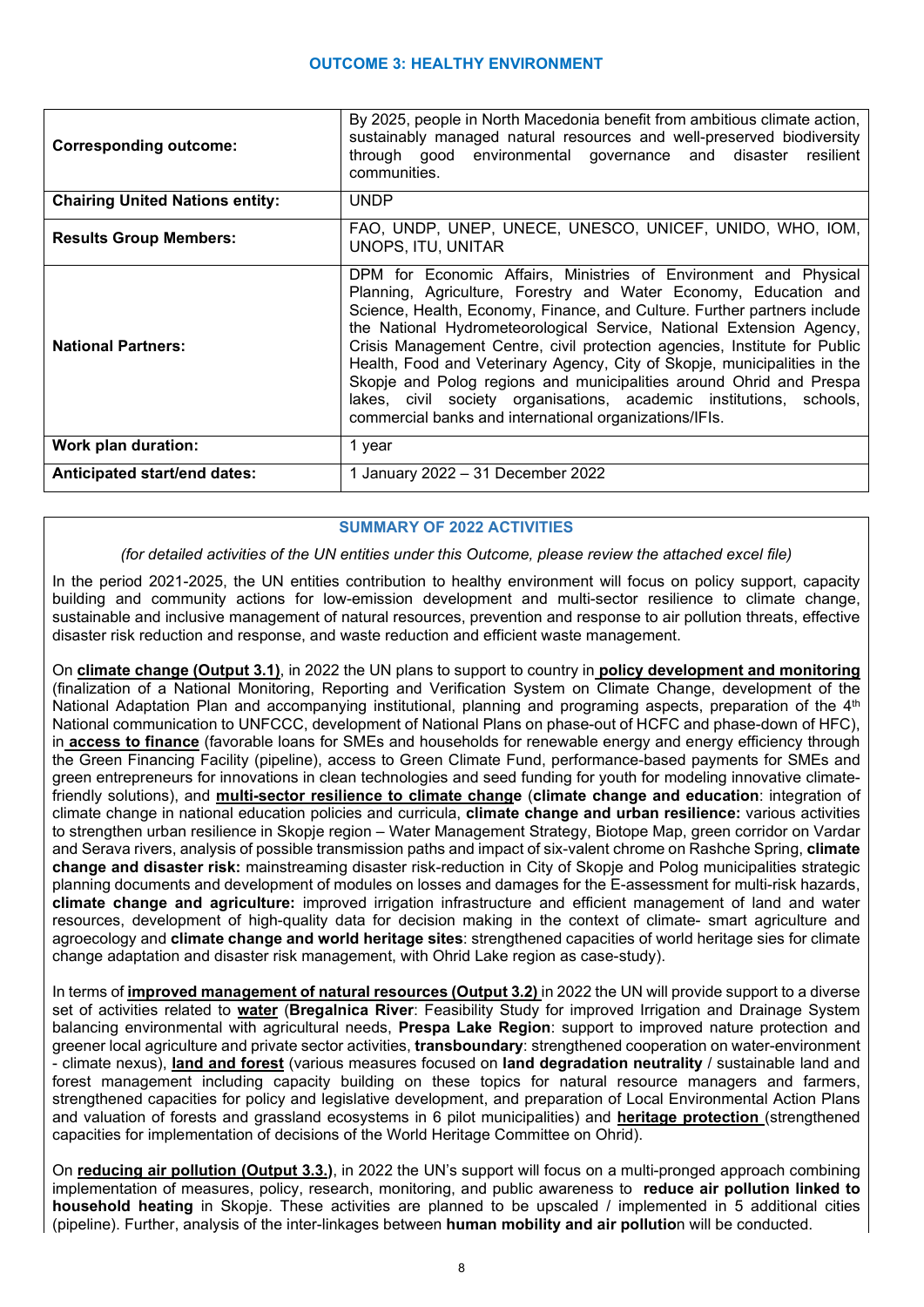**Disaster Risk Reduction (Output 3.4):** Important UN support to **flood risk reduction** in **Polog region** and **Drin River Basin** will continue in 2022. Planned activities include restoration of riverbed, stabilisation of priority landslides, establishment of early warning system and knowledge and public awareness activities in Polog and development of hydrological and hydraulic model for flood risk management, comprehensive capacity building programme, restoration of Sateska River and and implementation of non-structural measures in the Drin River Basin. Also, activities for greater **health emergency preparedness** through various activities for strengthening the Public Health Emergency Operating Center and Network, real-time early warning system including rollout of digital IT system in all Public Health Centers and development of strategies and mechanism for prevention of epidemic-prone diseases. Further, capacity building on **human displacement caused by disasters** is envisaged.

**Waste (Output 3.5):** In 2022, the UN will continue to provide sizable support in the cleanup of **hazardous waste** in environmental hotspots (OHIS Factory Complex: HCH waste, small waste basin), improved **wastewater** and **solid waste management** in Prespa Lake region and monitoring of **e-waste**.

| Total estimated budget (in USD):*                                                             |                   |             | \$20,364,973                                |
|-----------------------------------------------------------------------------------------------|-------------------|-------------|---------------------------------------------|
| * Total estimated budget includes both<br>direct program costs and indirect<br>support costs. |                   |             |                                             |
| Out of which:                                                                                 | <b>Funded</b>     |             | \$14,829,867                                |
|                                                                                               | <b>Unfunded</b>   |             | \$5,535,106                                 |
|                                                                                               |                   |             | <b>Estimated budget per output (in USD)</b> |
|                                                                                               |                   | Output 3.1. | \$4,355,014                                 |
|                                                                                               |                   | Output 3.2. | \$5,069,553                                 |
|                                                                                               | <b>By Output:</b> | Output 3.3. | \$3,600,000                                 |

Output 3.4.  $$3,843,906$ Output 3.5.  $$3,496,500$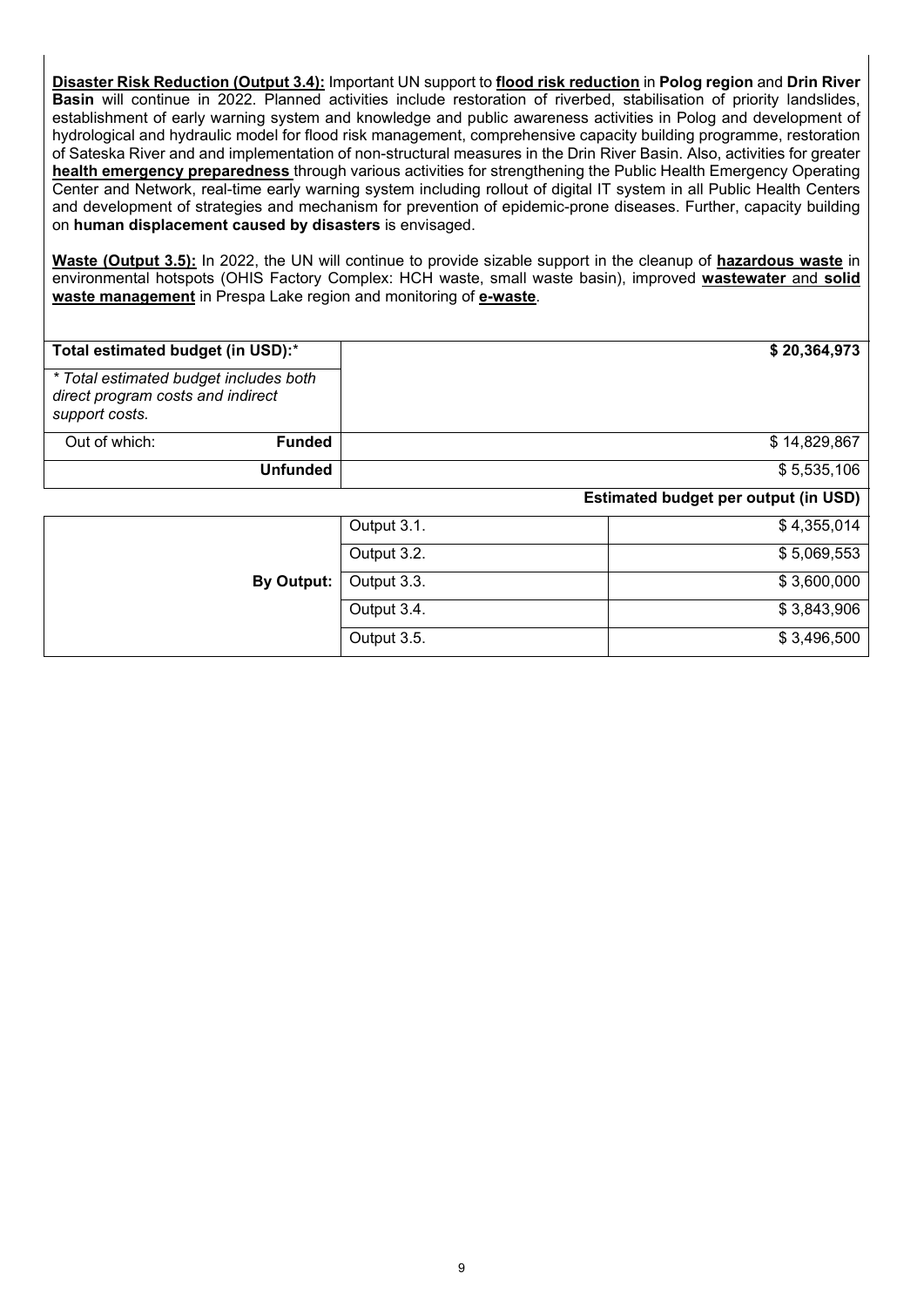| <b>Corresponding outcome:</b>          | By 2025, people in North Macedonia benefit from improved rule of law; evidence-<br>based, anticipatory and gender-responsive policies; greater social cohesion; and<br>effective service delivery by transparent, accountable and responsive<br>institutions.                                                                                                                                                                                                                                                                                                                                                                                                                                                                                                                                                                                                         |  |
|----------------------------------------|-----------------------------------------------------------------------------------------------------------------------------------------------------------------------------------------------------------------------------------------------------------------------------------------------------------------------------------------------------------------------------------------------------------------------------------------------------------------------------------------------------------------------------------------------------------------------------------------------------------------------------------------------------------------------------------------------------------------------------------------------------------------------------------------------------------------------------------------------------------------------|--|
| <b>Chairing United Nations entity:</b> | <b>UNHCR</b>                                                                                                                                                                                                                                                                                                                                                                                                                                                                                                                                                                                                                                                                                                                                                                                                                                                          |  |
| <b>Results Group Members:</b>          | UNDP, UN Women, UNHCR, IOM, UNODC, UNICEF, UNFPA, OHCHR,<br>UNOPS, UNESCO                                                                                                                                                                                                                                                                                                                                                                                                                                                                                                                                                                                                                                                                                                                                                                                             |  |
| <b>National Partners:</b>              | Prime Minister's Cabinet, Mol, MLSP, MFA, MoIS, Ministry of Culture, Ministry<br>of Education and Science, National Bank, SSO, Academy of Judges and<br>Prosecutors, Ombudsman, National Non-Discrimination Coordination Body,<br>NHRIs, MFA – National Mechanism for Reporting and Follow up, OPDs, Inter-<br>ministerial WG for adoption of Migration Policy, Parliament, BAR association,<br>MYLA, MoJ, SfA, Judiciary, MoI, Public Prosecutors Office, Prosecution on<br>Organized Crime and Corruption, Customs Admiration, WCO, INTERPOL,<br>Customs Agency; National Commission for UNESCO, Association of Finance<br>Officers (AFO), Association of Units of Local Self Government, Network of<br>Associations of Local Authorities of SE Europe, local government units, National<br>Council for Gender Equality, Akcija Zdruzenska, other CSOs and Academia |  |
| Work plan duration:                    | 1 year                                                                                                                                                                                                                                                                                                                                                                                                                                                                                                                                                                                                                                                                                                                                                                                                                                                                |  |
| Anticipated start/end dates:           | 1 January 2022 - 31 December 2022                                                                                                                                                                                                                                                                                                                                                                                                                                                                                                                                                                                                                                                                                                                                                                                                                                     |  |

# **SUMMARY OF 2022 ACTIVITIES**

*(for detailed activities of the UN entities under this Outcome, please review the attached excel file)*

The UN in North Macedonia works towards **effective, accountable and inclusive institutions** at all branches and levels of government, and promotion and protection of **human rights for all, focusing on groups left behind**, or are at risk of being left behind, including women, children, youth not in education, employment or training (NEET), persons with disabilities, Roma and other ethnic communities, refugees, asylum seekers, migrants, internally displaced persons (IDPs) and stateless, LGBTI persons, people in rural areas and small farmers, older persons.

Throughout 2022, the UN will continue strengthening its partnership and capacity of state and non-state actors to accelerate **policy, legislative and institutional reforms advancing the rule of law, gender equality and access to justice** and services. Following the UN-supported methodology, a whole of government and whole of society approach will be applied in conceptualizing the first National Development Strategy, which will set the development trajectory of the country for the next 20 years in pursuit of its EU accession and attainment of SDGs. Disaggregated data collection and analysis mechanisms will be strengthened as a key precondition for evidenced-based and result-oriented policy and decision making.

The UN will particularly contribute to developing and implementing a broad range of sectoral polices and legislation in line with international and EU standards in **areas of non-discrimination, gender equality, migration management, judicial reform, with a particular focus on justice for children and restorative justice models, disability inclusion, anti-corruption**, arms control and countering various forms of transnational organized crimes such as trafficking in persons and firearms, and assets recovery. In parallel, implementation capacities of government, judicial and other responsible authorities and independent institutions will be enhanced to meet their human rights obligations, backed up with sufficient budget allocations to perform effectively. Also, the government and Parliament **EU accession negotiations skills** will be stepped up, along with the continued support to the **EU acquis approximation process**.

The UN will continue promoting an enabling environment for active participation in policy and decision making of civil society, diverse communities, excluded groups and people left behind, as well as non-traditional partners like academia, opinion or community leaders, influences, etc. The agency and engagement of young people, women, persons with disabilities, invisible people and others that live on the margins of the society will be systematically encouraged. Empowerment of people left furthest behind to seek and avail of legal and judicial protection and free legal aid, especially to those in humanitarian context, and reduction of statelessness will be an integral part of these efforts.

**Gender-responsive, age- and disability-sensitive planning and budgeting** are central to good governance. To this end, public expenditure analysis on justice for children and primary and secondary education and monitoring of justice system for children will be amplified with a multi-media campaign to address the underlying societal barriers preventing children from accessing and enjoying their rights in the justice area. Administrative capacities for gender responsive planning and budgeting, and transposition and implementation of the EU Gender Equality Acquis in national legislation